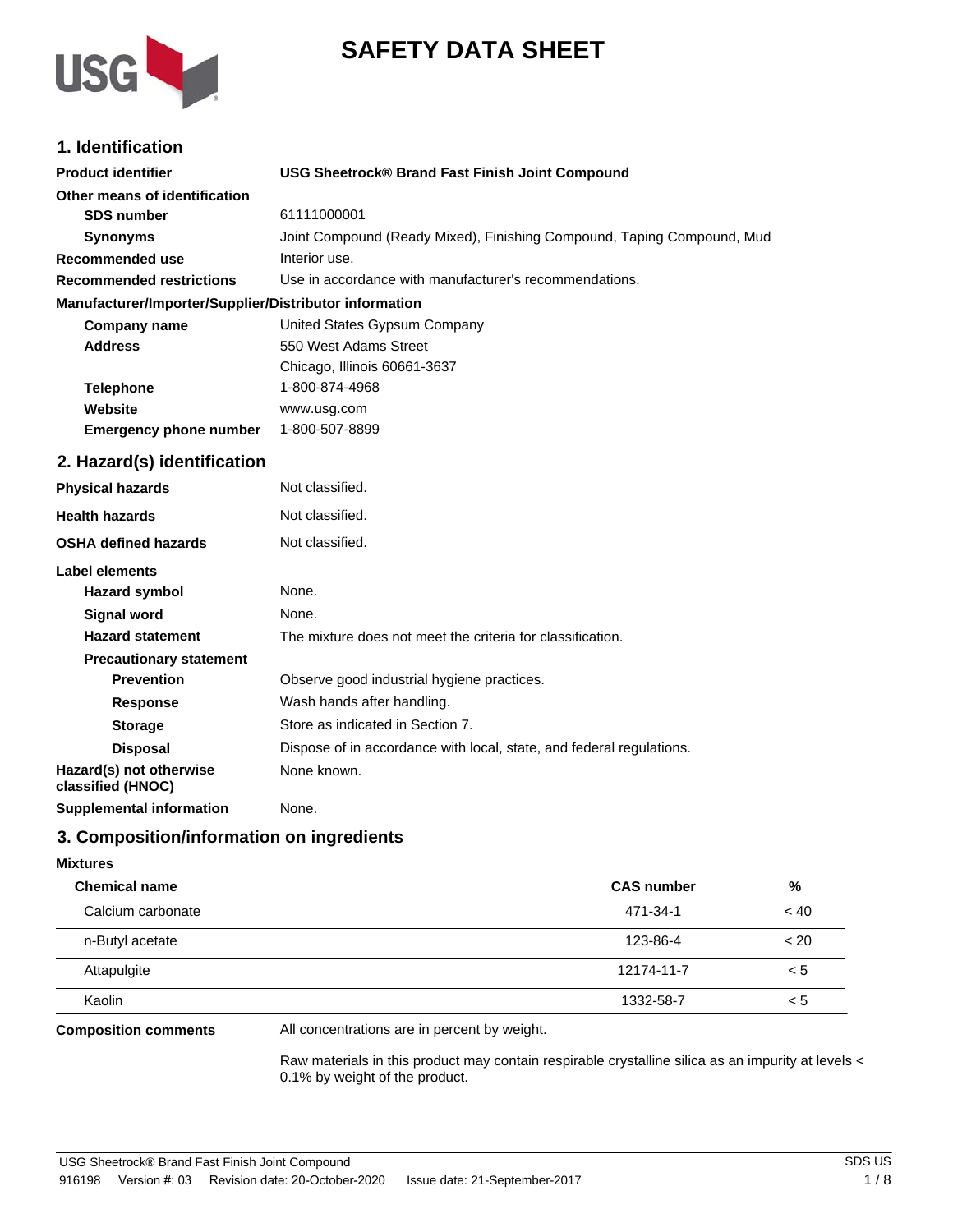### **4. First-aid measures**

| <b>Inhalation</b>                                                            | Dust irritates the respiratory system, and may cause coughing and difficulties in breathing. Move<br>injured person into fresh air and keep person calm under observation. Get medical attention if<br>symptoms persist.                                                         |  |
|------------------------------------------------------------------------------|----------------------------------------------------------------------------------------------------------------------------------------------------------------------------------------------------------------------------------------------------------------------------------|--|
| <b>Skin contact</b>                                                          | Contact with dust: Rinse area with plenty of water. Get medical attention if irritation develops or<br>persists.                                                                                                                                                                 |  |
| Eye contact                                                                  | Dust in the eyes: Do not rub eyes. Flush thoroughly with water. If irritation occurs, get medical<br>assistance.                                                                                                                                                                 |  |
| Ingestion                                                                    | Rinse mouth. Get medical attention if symptoms occur.                                                                                                                                                                                                                            |  |
| <b>Most important</b><br>symptoms/effects, acute and<br>delayed              | Dusts may irritate the respiratory tract, skin and eyes. May cause allergic skin disorders in<br>sensitive individuals.                                                                                                                                                          |  |
| Indication of immediate<br>medical attention and special<br>treatment needed | Provide general supportive measures and treat symptomatically.                                                                                                                                                                                                                   |  |
| <b>General information</b>                                                   | Ensure that medical personnel are aware of the material(s) involved.                                                                                                                                                                                                             |  |
| 5. Fire-fighting measures                                                    |                                                                                                                                                                                                                                                                                  |  |
| Suitable extinguishing media                                                 | Use fire-extinguishing media appropriate for surrounding materials.                                                                                                                                                                                                              |  |
| Unsuitable extinguishing<br>media                                            | Not applicable.                                                                                                                                                                                                                                                                  |  |
| Specific hazards arising from<br>the chemical                                | Not a fire hazard.                                                                                                                                                                                                                                                               |  |
| Special protective equipment<br>and precautions for firefighters             | Selection of respiratory protection for firefighting: follow the general fire precautions indicated in<br>the workplace. Self-contained breathing apparatus and full protective clothing must be worn in<br>case of fire.                                                        |  |
| <b>Fire fighting</b><br>equipment/instructions                               | Use standard firefighting procedures and consider the hazards of other involved materials.                                                                                                                                                                                       |  |
| <b>Specific methods</b>                                                      | Cool material exposed to heat with water spray and remove it if no risk is involved.                                                                                                                                                                                             |  |
| <b>General fire hazards</b>                                                  | No unusual fire or explosion hazards noted.                                                                                                                                                                                                                                      |  |
| 6. Accidental release measures                                               |                                                                                                                                                                                                                                                                                  |  |
| Personal precautions,<br>protective equipment and<br>emergency procedures    | See Section 8 of the SDS for Personal Protective Equipment.                                                                                                                                                                                                                      |  |
| <b>Methods and materials for</b><br>containment and cleaning up              | Large Spills: Scoop spilled materials and recover as much of the product as possible for use. If<br>spillage is unrecoverable dispose according to local, state, and federal regulations.                                                                                        |  |
|                                                                              | Small Spills: Wipe up with absorbent material (e.g. cloth, fleece). Clean surface thoroughly to<br>remove residual contamination.                                                                                                                                                |  |
| <b>Environmental precautions</b>                                             | Avoid discharge to drains, sewers, and other water systems.                                                                                                                                                                                                                      |  |
| 7. Handling and storage                                                      |                                                                                                                                                                                                                                                                                  |  |
| <b>Precautions for safe handling</b>                                         | Avoid inhalation of dust and contact with skin and eyes. Minimize dust generation and<br>accumulation. In case of insufficient ventilation, wear suitable respiratory equipment. Observe<br>good industrial hygiene practices. Use proper lifting techniques.                    |  |
| Conditions for safe storage,<br>including any incompatibilities              | Store in a cool, dry place. Store in a closed container away from incompatible materials. Protect<br>from moisture. Keep away from heat. Do not use if material has spoiled, i.e., there is a moldy<br>appearance or an unpleasant odor. Keep containers closed when not in use. |  |
|                                                                              | Filled 4.5 gallon pails of joint compound may be stacked a maximum of 3 layers high on a<br>standard 48 x 48 pallet (16 pails per layer, 3 layers high). Pallets may only be stacked a maximum<br>of two high.                                                                   |  |

## **8. Exposure controls/personal protection**

#### **Occupational exposure limits**

### **US. OSHA Table Z-1 Limits for Air Contaminants (29 CFR 1910.1000)**

| <b>Components</b>      | Type | Value            | Form                 |
|------------------------|------|------------------|----------------------|
| Kaolin (CAS 1332-58-7) | PEL  | $5 \text{ mg/m}$ | Respirable fraction. |
|                        |      | 15 mg/m $3$      | Total dust.          |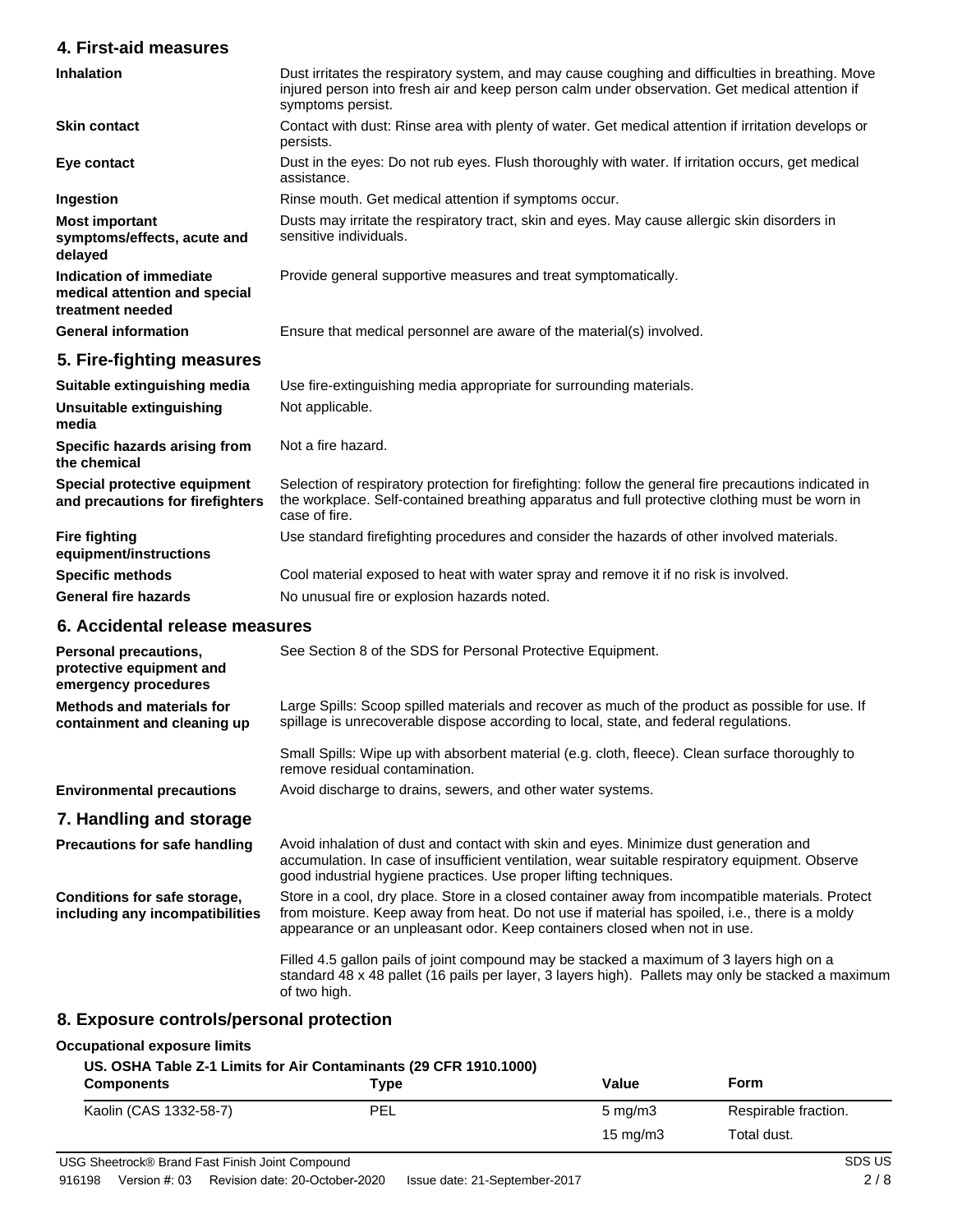| <b>Components</b>                           | US. OSHA Table Z-1 Limits for Air Contaminants (29 CFR 1910.1000)<br><b>Type</b>                                                                                                                                                                                                                                                                                                       | Value             | Form                 |
|---------------------------------------------|----------------------------------------------------------------------------------------------------------------------------------------------------------------------------------------------------------------------------------------------------------------------------------------------------------------------------------------------------------------------------------------|-------------------|----------------------|
| n-Butyl acetate (CAS<br>$123 - 86 - 4$ )    | PEL                                                                                                                                                                                                                                                                                                                                                                                    | 710 mg/m3         |                      |
|                                             |                                                                                                                                                                                                                                                                                                                                                                                        | 150 ppm           |                      |
| US. OSHA Table Z-3 (29 CFR 1910.1000)       |                                                                                                                                                                                                                                                                                                                                                                                        |                   |                      |
| <b>Components</b>                           | <b>Type</b>                                                                                                                                                                                                                                                                                                                                                                            | Value             | Form                 |
| Kaolin (CAS 1332-58-7)                      | <b>TWA</b>                                                                                                                                                                                                                                                                                                                                                                             | $5$ mg/m $3$      | Respirable fraction. |
|                                             |                                                                                                                                                                                                                                                                                                                                                                                        | $15 \text{ mg/m}$ | Total dust.          |
|                                             |                                                                                                                                                                                                                                                                                                                                                                                        | 50 mppcf          | Total dust.          |
|                                             |                                                                                                                                                                                                                                                                                                                                                                                        | 15 mppcf          | Respirable fraction. |
| <b>US. ACGIH Threshold Limit Values</b>     |                                                                                                                                                                                                                                                                                                                                                                                        |                   |                      |
| <b>Components</b>                           | <b>Type</b>                                                                                                                                                                                                                                                                                                                                                                            | Value             | Form                 |
| Kaolin (CAS 1332-58-7)                      | <b>TWA</b>                                                                                                                                                                                                                                                                                                                                                                             | $2$ mg/m $3$      | Respirable fraction. |
| n-Butyl acetate (CAS<br>$123 - 86 - 4$ )    | <b>STEL</b>                                                                                                                                                                                                                                                                                                                                                                            | 150 ppm           |                      |
|                                             | <b>TWA</b>                                                                                                                                                                                                                                                                                                                                                                             | 50 ppm            |                      |
| US. NIOSH: Pocket Guide to Chemical Hazards |                                                                                                                                                                                                                                                                                                                                                                                        |                   |                      |
| <b>Components</b>                           | <b>Type</b>                                                                                                                                                                                                                                                                                                                                                                            | Value             | Form                 |
| Calcium carbonate (CAS<br>471-34-1)         | <b>TWA</b>                                                                                                                                                                                                                                                                                                                                                                             | $5$ mg/m $3$      | Respirable.          |
|                                             |                                                                                                                                                                                                                                                                                                                                                                                        | 10 $mg/m3$        | Total                |
| Kaolin (CAS 1332-58-7)                      | <b>TWA</b>                                                                                                                                                                                                                                                                                                                                                                             | 5 mg/m3           | Respirable.          |
|                                             |                                                                                                                                                                                                                                                                                                                                                                                        | $10$ mg/m $3$     | Total                |
| n-Butyl acetate (CAS<br>$123 - 86 - 4$      | <b>STEL</b>                                                                                                                                                                                                                                                                                                                                                                            | 950 mg/m3         |                      |
|                                             |                                                                                                                                                                                                                                                                                                                                                                                        | 200 ppm           |                      |
|                                             | <b>TWA</b>                                                                                                                                                                                                                                                                                                                                                                             | 710 mg/m3         |                      |
|                                             |                                                                                                                                                                                                                                                                                                                                                                                        | 150 ppm           |                      |
| <b>Biological limit values</b>              | No biological exposure limits noted for the ingredient(s).                                                                                                                                                                                                                                                                                                                             |                   |                      |
| Appropriate engineering<br>controls         | Provide sufficient ventilation for operations causing dust formation. Observe occupational<br>exposure limits and minimize the risk of exposure.                                                                                                                                                                                                                                       |                   |                      |
| <b>Eye/face protection</b>                  | Individual protection measures, such as personal protective equipment<br>Wear approved safety goggles.                                                                                                                                                                                                                                                                                 |                   |                      |
| <b>Skin protection</b>                      |                                                                                                                                                                                                                                                                                                                                                                                        |                   |                      |
| <b>Hand protection</b>                      | It is a good industrial hygiene practice to minimize skin contact. For prolonged or repeated skin<br>contact use suitable protective gloves.                                                                                                                                                                                                                                           |                   |                      |
| <b>Skin protection</b>                      |                                                                                                                                                                                                                                                                                                                                                                                        |                   |                      |
| Other                                       | Normal work clothing (long sleeved shirts and long pants) is recommended.                                                                                                                                                                                                                                                                                                              |                   |                      |
| <b>Respiratory protection</b>               | If engineering controls do not maintain airborne concentrations below recommended exposure<br>limits (where applicable) or to an acceptable level (in countries where exposure limits have not<br>been established), an approved respirator must be worn. Use a NIOSH/MSHA approved respirator<br>if there is a risk of exposure to dust/fume at levels exceeding the exposure limits. |                   |                      |
| <b>Thermal hazards</b>                      | None.                                                                                                                                                                                                                                                                                                                                                                                  |                   |                      |
| <b>General hygiene</b><br>considerations    | Always observe good personal hygiene measures, such as washing after handling the material<br>and before eating, drinking, and/or smoking. Routinely wash work clothing and protective<br>equipment separately from regular wash. Observe any medical surveillance requirements.                                                                                                       |                   |                      |

# **9. Physical and chemical properties**

### **Appearance**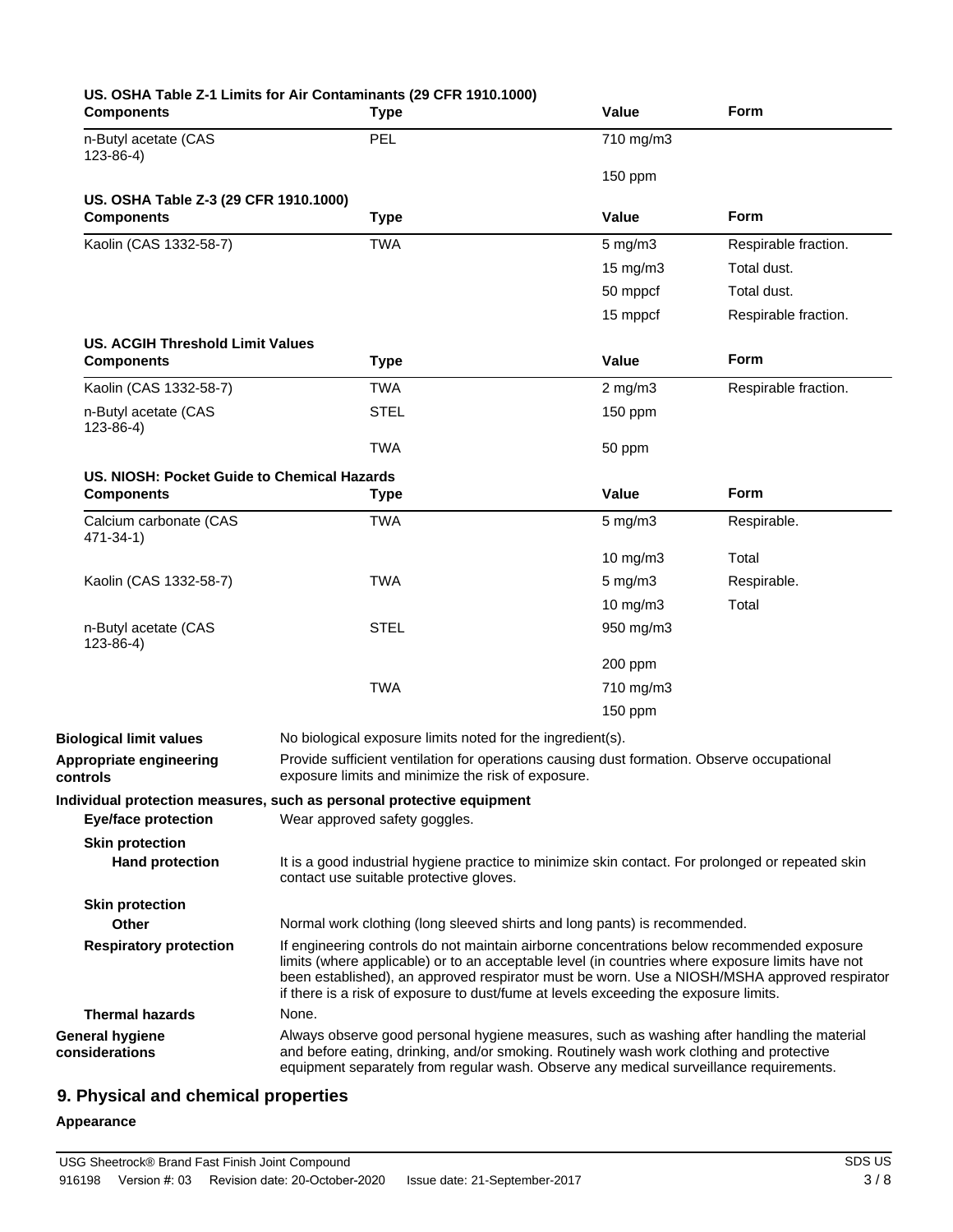| <b>Physical state</b>                             | Semi-solid.                                                                                             |
|---------------------------------------------------|---------------------------------------------------------------------------------------------------------|
| <b>Form</b>                                       | Paste.                                                                                                  |
| Color                                             | White.                                                                                                  |
| Odor                                              | To be determined.                                                                                       |
| <b>Odor threshold</b>                             | Not applicable.                                                                                         |
| рH                                                | $9 - 9.8$                                                                                               |
| <b>Melting point/freezing point</b>               | Not applicable.                                                                                         |
| Initial boiling point and boiling<br>range        | Not applicable.                                                                                         |
| <b>Flash point</b>                                | Not applicable.                                                                                         |
| <b>Evaporation rate</b>                           | Not applicable.                                                                                         |
| Flammability (solid, gas)                         | Not applicable.                                                                                         |
| Upper/lower flammability or explosive limits      |                                                                                                         |
| <b>Flammability limit - lower</b><br>$(\%)$       | Not applicable.                                                                                         |
| <b>Flammability limit - upper</b><br>$(\%)$       | Not applicable.                                                                                         |
| Explosive limit - lower (%)                       | Not applicable.                                                                                         |
| Explosive limit - upper (%)                       | Not applicable.                                                                                         |
| Vapor pressure                                    | Not available.                                                                                          |
| Vapor density                                     | Not applicable.                                                                                         |
| <b>Relative density</b>                           | Not applicable.                                                                                         |
| Solubility(ies)                                   |                                                                                                         |
| Solubility (water)                                | Not applicable.                                                                                         |
| <b>Partition coefficient</b><br>(n-octanol/water) | Not applicable.                                                                                         |
| <b>Auto-ignition temperature</b>                  | Not applicable.                                                                                         |
| <b>Decomposition temperature</b>                  | Not applicable.                                                                                         |
| <b>Viscosity</b>                                  | To be determined.                                                                                       |
| <b>Other information</b>                          |                                                                                                         |
| <b>Bulk density</b>                               | 44 - 52 lb/ft <sup>3</sup>                                                                              |
| <b>VOC</b>                                        | $<$ 3 g/l                                                                                               |
| 10. Stability and reactivity                      |                                                                                                         |
| <b>Reactivity</b>                                 | The product is stable and non-reactive under normal conditions of use, storage and transport.           |
| <b>Chemical stability</b>                         | Material is stable under normal conditions.                                                             |
| <b>Possibility of hazardous</b><br>reactions      | Hazardous polymerization does not occur.                                                                |
| <b>Conditions to avoid</b>                        | None known.                                                                                             |
| Incompatible materials                            | None known.                                                                                             |
| <b>Hazardous decomposition</b><br>products        | Above 1472°F (800°C) limestone (CaCO3) can decompose to lime (CaO) and release carbon<br>dioxide (CO2). |
| 11. Toxicological information                     |                                                                                                         |

**Information on likely routes of exposure**

| <b>Inhalation</b>                                                                  | Airborne dust may irritate throat and upper respiratory system causing coughing.                                                |
|------------------------------------------------------------------------------------|---------------------------------------------------------------------------------------------------------------------------------|
| <b>Skin contact</b>                                                                | May cause allergic skin reactions especially in individuals with pre-existing skin disease such as<br>eczema. (See Section 16). |
| Eye contact                                                                        | Direct contact with eyes may cause temporary irritation.                                                                        |
| Ingestion                                                                          | May cause discomfort if swallowed.                                                                                              |
| Symptoms related to the<br>physical, chemical and<br>toxicological characteristics | Dusts may irritate the respiratory tract, skin and eyes. May cause allergic skin disorders in<br>sensitive individuals.         |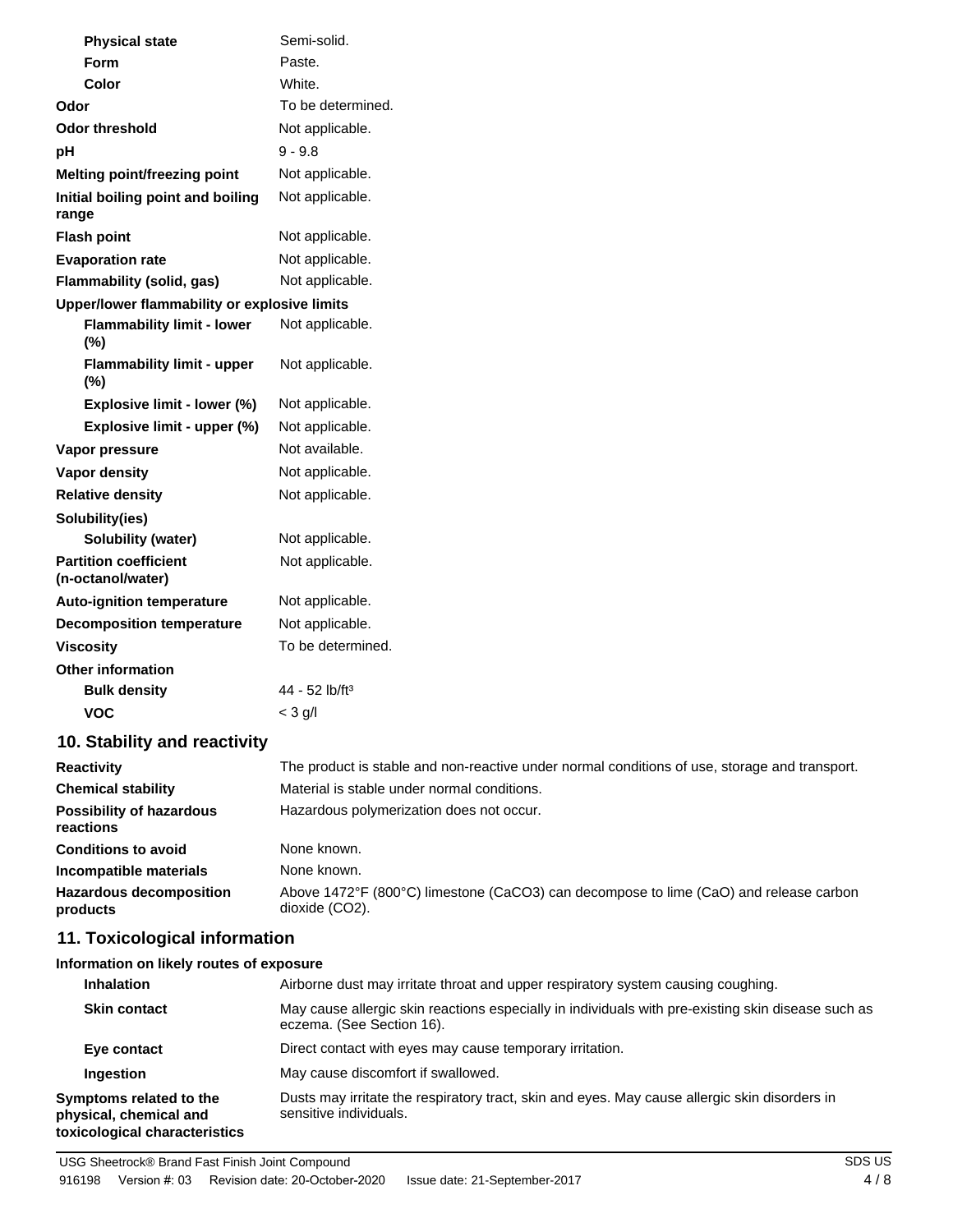### **Information on toxicological effects**

| <b>Acute toxicity</b>                                         | Not expected to be acutely toxic.                                                                                                                                                                     |                     |  |
|---------------------------------------------------------------|-------------------------------------------------------------------------------------------------------------------------------------------------------------------------------------------------------|---------------------|--|
| <b>Components</b>                                             | <b>Species</b>                                                                                                                                                                                        | <b>Test Results</b> |  |
| Calcium carbonate (CAS 471-34-1)                              |                                                                                                                                                                                                       |                     |  |
| <b>Acute</b>                                                  |                                                                                                                                                                                                       |                     |  |
| Oral<br>LD50                                                  | Rat                                                                                                                                                                                                   | 6450 mg/kg          |  |
| Kaolin (CAS 1332-58-7)                                        |                                                                                                                                                                                                       |                     |  |
| <b>Acute</b>                                                  |                                                                                                                                                                                                       |                     |  |
| Dermal                                                        |                                                                                                                                                                                                       |                     |  |
| LD50                                                          | Rat                                                                                                                                                                                                   | > 5000 mg/kg        |  |
| <b>Inhalation</b>                                             |                                                                                                                                                                                                       |                     |  |
| <b>LC50</b>                                                   | Rat                                                                                                                                                                                                   | > 2 mg/l, 4 Hours   |  |
| Oral<br>LD50                                                  | Rat                                                                                                                                                                                                   | > 5000 mg/kg        |  |
| n-Butyl acetate (CAS 123-86-4)                                |                                                                                                                                                                                                       |                     |  |
| <b>Acute</b>                                                  |                                                                                                                                                                                                       |                     |  |
| <b>Inhalation</b>                                             |                                                                                                                                                                                                       |                     |  |
| <b>LC50</b>                                                   | Rat                                                                                                                                                                                                   | 2000 ppm, 4 Hours   |  |
| Oral                                                          |                                                                                                                                                                                                       |                     |  |
| LD50                                                          | Rat                                                                                                                                                                                                   | 10770 mg/kg         |  |
| <b>Skin corrosion/irritation</b>                              | Prolonged or repeated skin contact may cause drying, cracking, or irritation.                                                                                                                         |                     |  |
| Serious eye damage/eye<br>irritation                          | Direct contact with eyes may cause temporary irritation.                                                                                                                                              |                     |  |
| Respiratory or skin sensitization                             |                                                                                                                                                                                                       |                     |  |
| <b>Respiratory sensitization</b>                              | Not a respiratory sensitizer.                                                                                                                                                                         |                     |  |
| <b>Skin sensitization</b>                                     | The product contains a small amount of sensitizing substance which may provoke an allergic<br>reaction among sensitive individuals in contact with skin.<br>For detailed information, see section 16. |                     |  |
| <b>Germ cell mutagenicity</b>                                 | Data does not suggest that this product or any components present at greater than 0.1% are<br>mutagenic or genotoxic.                                                                                 |                     |  |
| Carcinogenicity                                               | This product is not expected to increase the risk of cancer.<br>For detailed information, see section 16.                                                                                             |                     |  |
| <b>IARC Monographs. Overall Evaluation of Carcinogenicity</b> |                                                                                                                                                                                                       |                     |  |
| Not listed.<br><b>NTP Report on Carcinogens</b>               |                                                                                                                                                                                                       |                     |  |
| Not listed.                                                   | OSHA Specifically Regulated Substances (29 CFR 1910.1001-1053)                                                                                                                                        |                     |  |
| Not listed.                                                   |                                                                                                                                                                                                       |                     |  |
| <b>Reproductive toxicity</b>                                  | Not expected to be a reproductive hazard.                                                                                                                                                             |                     |  |
| Specific target organ toxicity -<br>single exposure           | No data available.                                                                                                                                                                                    |                     |  |
| Specific target organ toxicity -<br>repeated exposure         | No data available.                                                                                                                                                                                    |                     |  |
| <b>Aspiration hazard</b>                                      | Not an aspiration hazard.                                                                                                                                                                             |                     |  |
| <b>Chronic effects</b>                                        | Prolonged inhalation may be harmful.                                                                                                                                                                  |                     |  |
| 12. Ecological information                                    |                                                                                                                                                                                                       |                     |  |
| <b>Ecotoxicity</b>                                            | The product is not classified as environmentally hazardous. However, this does not exclude the<br>possibility that large or frequent spills can have a harmful or damaging effect on the environment. |                     |  |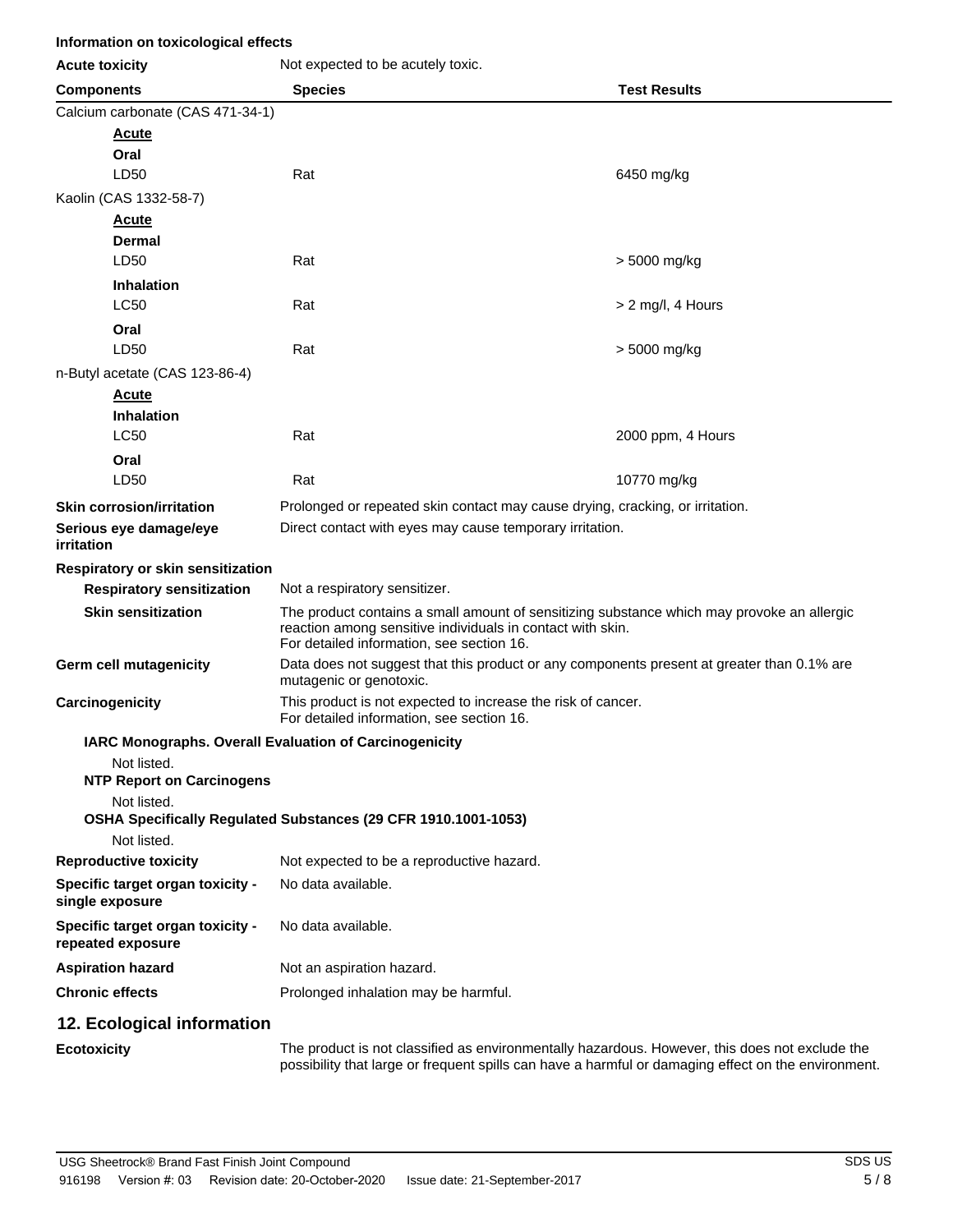| <b>Components</b>                                                                                   |                    | <b>Species</b>                                                 | <b>Test Results</b>                                                                                                                |
|-----------------------------------------------------------------------------------------------------|--------------------|----------------------------------------------------------------|------------------------------------------------------------------------------------------------------------------------------------|
| Calcium carbonate (CAS 471-34-1)                                                                    |                    |                                                                |                                                                                                                                    |
| <b>Aquatic</b>                                                                                      |                    |                                                                |                                                                                                                                    |
| Acute                                                                                               |                    |                                                                |                                                                                                                                    |
| Fish                                                                                                | LC50               |                                                                | Western mosquitofish (Gambusia affinis) > 56000 mg/l, 96 Hours                                                                     |
| Kaolin (CAS 1332-58-7)                                                                              |                    |                                                                |                                                                                                                                    |
| <b>Aquatic</b>                                                                                      |                    |                                                                |                                                                                                                                    |
| Acute                                                                                               |                    |                                                                |                                                                                                                                    |
| Crustacea                                                                                           | LC50               | Daphnia magna                                                  | $> 1.1$ g/l, 48 Hours                                                                                                              |
| <b>Persistence and degradability</b>                                                                | No data available. |                                                                |                                                                                                                                    |
| <b>Bioaccumulative potential</b>                                                                    |                    | Bioaccumulation is not expected.                               |                                                                                                                                    |
| Partition coefficient n-octanol / water (log Kow)<br>n-Butyl acetate (CAS 123-86-4)                 |                    | 1.78                                                           |                                                                                                                                    |
| <b>Mobility in soil</b>                                                                             | No data available. |                                                                |                                                                                                                                    |
| <b>Other adverse effects</b>                                                                        | None expected.     |                                                                |                                                                                                                                    |
| 13. Disposal considerations                                                                         |                    |                                                                |                                                                                                                                    |
| <b>Disposal instructions</b>                                                                        |                    |                                                                | Dispose in accordance with applicable federal, state, and local regulations. Recycle responsibly.                                  |
| <b>Local disposal regulations</b>                                                                   |                    | Dispose of in accordance with local regulations.               |                                                                                                                                    |
| Hazardous waste code                                                                                | disposal company.  |                                                                | The waste code should be assigned in discussion between the user, the producer and the waste                                       |
| Waste from residues / unused<br>products                                                            |                    | Dispose of in accordance with local regulations.               |                                                                                                                                    |
| <b>Contaminated packaging</b>                                                                       |                    | Dispose of in accordance with local regulations.               |                                                                                                                                    |
| <b>14. Transport information</b>                                                                    |                    |                                                                |                                                                                                                                    |
| <b>DOT</b><br>Not regulated as dangerous goods.<br><b>IATA</b><br>Not regulated as dangerous goods. |                    |                                                                |                                                                                                                                    |
| <b>IMDG</b>                                                                                         |                    |                                                                |                                                                                                                                    |
| Not regulated as dangerous goods.                                                                   |                    |                                                                |                                                                                                                                    |
| Transport in bulk according to<br>Annex II of MARPOL 73/78 and<br>the IBC Code                      | Not applicable.    |                                                                |                                                                                                                                    |
| 15. Regulatory information                                                                          |                    |                                                                |                                                                                                                                    |
| US federal regulations                                                                              |                    | Communication Standard, 29 CFR 1910.1200.                      | This product is not known to be a "Hazardous Chemical" as defined by the OSHA Hazard                                               |
|                                                                                                     |                    | TSCA Section 12(b) Export Notification (40 CFR 707, Subpt. D)  |                                                                                                                                    |
| Not regulated.                                                                                      |                    |                                                                |                                                                                                                                    |
| <b>CERCLA Hazardous Substance List (40 CFR 302.4)</b>                                               |                    |                                                                |                                                                                                                                    |
| n-Butyl acetate (CAS 123-86-4)<br><b>SARA 304 Emergency release notification</b>                    |                    | Listed.                                                        |                                                                                                                                    |
| Not regulated.<br>Not listed.                                                                       |                    | OSHA Specifically Regulated Substances (29 CFR 1910.1001-1053) |                                                                                                                                    |
| <b>Toxic Substances Control Act (TSCA)</b>                                                          |                    |                                                                | All components on the TSCA 8(b) inventory are designated "active" or are<br>exempt from reporting under the Inventory Update Rule. |
| Superfund Amendments and Reauthorization Act of 1986 (SARA)                                         |                    |                                                                |                                                                                                                                    |
| SARA 302 Extremely hazardous substance<br>Not listed.                                               |                    |                                                                |                                                                                                                                    |
| SARA 311/312 Hazardous<br>chemical                                                                  | No                 |                                                                |                                                                                                                                    |
|                                                                                                     |                    |                                                                |                                                                                                                                    |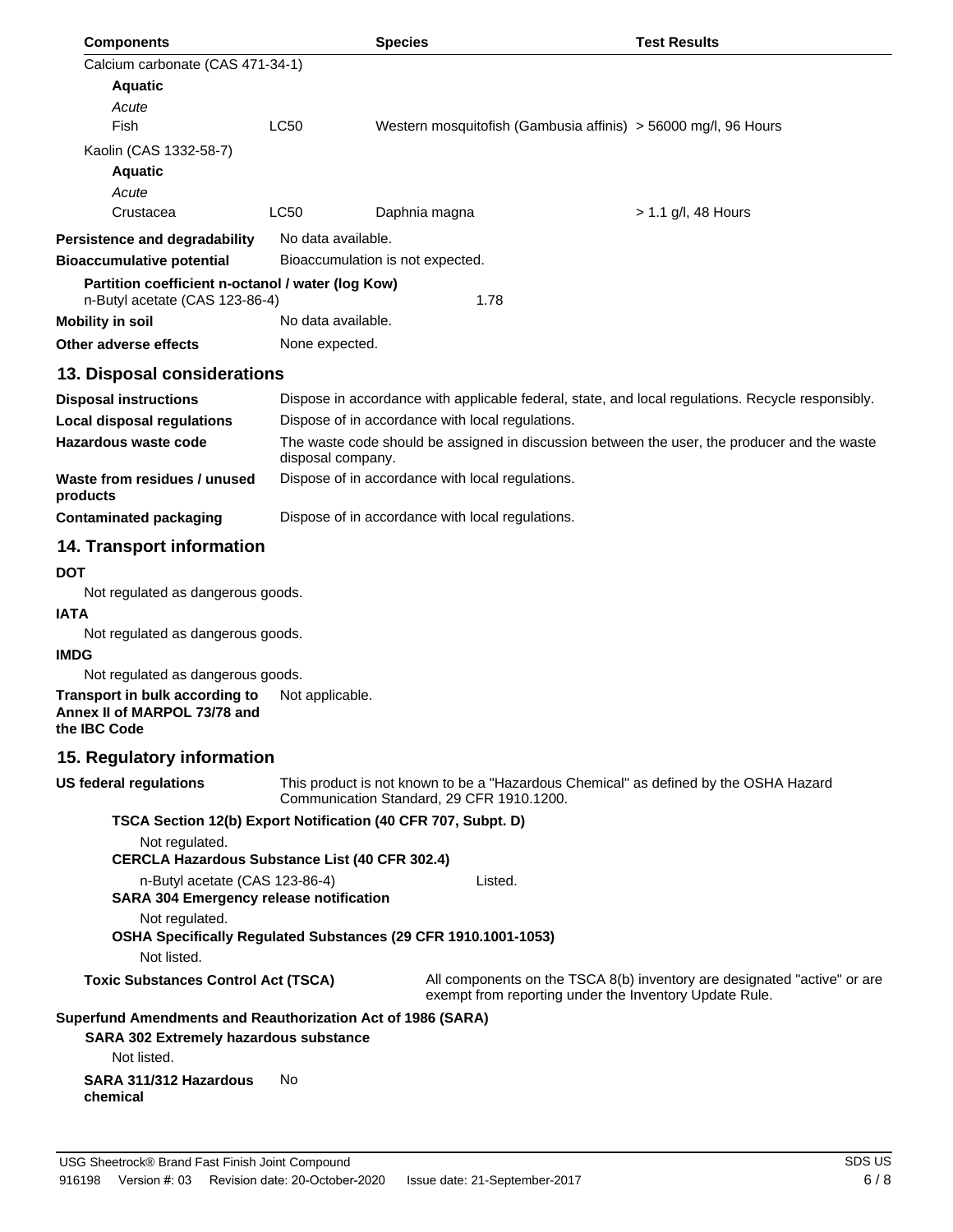**SARA 313 (TRI reporting)** Not regulated. **Other federal regulations Clean Air Act (CAA) Section 112 Hazardous Air Pollutants (HAPs) List** Not regulated. **Clean Air Act (CAA) Section 112(r) Accidental Release Prevention (40 CFR 68.130)** Not regulated. **Safe Drinking Water Act** Not regulated. **(SDWA) FEMA Priority Substances Respiratory Health and Safety in the Flavor Manufacturing Workplace** n-Butyl acetate (CAS 123-86-4) Low priority **US state regulations US. Massachusetts RTK - Substance List** Calcium carbonate (CAS 471-34-1) Kaolin (CAS 1332-58-7) n-Butyl acetate (CAS 123-86-4) **US. New Jersey Worker and Community Right-to-Know Act** Calcium carbonate (CAS 471-34-1) Kaolin (CAS 1332-58-7) n-Butyl acetate (CAS 123-86-4) **US. Pennsylvania Worker and Community Right-to-Know Law** Calcium carbonate (CAS 471-34-1) Kaolin (CAS 1332-58-7) n-Butyl acetate (CAS 123-86-4) **US. Rhode Island RTK** Calcium carbonate (CAS 471-34-1) Kaolin (CAS 1332-58-7) n-Butyl acetate (CAS 123-86-4) **California Proposition 65** WARNING: This product can expose you to chemicals including Attapulgite, which is known to the State of California to cause cancer. For more information go to www.P65Warnings.ca.gov. **California Proposition 65 - CRT: Listed date/Carcinogenic substance** Attapulgite (CAS 12174-11-7) Listed: December 28, 1999 Titanium dioxide (CAS 13463-67-7) **International Inventories Country(s) or region Inventory name On inventory (yes/no)\*** Australia Australian Inventory of Chemical Substances (AICS) Yes Canada Domestic Substances List (DSL) No Canada Non-Domestic Substances List (NDSL) No China **Inventory of Existing Chemical Substances in China (IECSC)** Yes Europe **European Inventory of Existing Commercial Chemical** Motor and Motor No Substances (EINECS) Europe **European List of Notified Chemical Substances (ELINCS)** No **No. 1996** No. Japan **Inventory of Existing and New Chemical Substances (ENCS)** No Report of the Inventory of Existing and New Chemical Substances (ENCS)

Korea **Existing Chemicals List (ECL)** And the Control of the Control of the Control of the Control of the Control of the Control of the Control of the Control of the Control of the Control of the Control of the Control of New Zealand New Zealand Inventory **New York Contract Contract Contract Contract Contract Contract Contract Contract Contract Contract Contract Contract Contract Contract Contract Contract Contract Contract Contract Contrac** Philippine Inventory of Chemicals and Chemical Substances Philippines Yes (PICCS) Taiwan Taiwan Chemical Substance Inventory (TCSI) Yes United States & Puerto Rico Toxic Substances Control Act (TSCA) Inventory Yes

\*A "Yes" indicates this product complies with the inventory requirements administered by the governing country(s).

A "No" indicates that one or more components of the product are not listed or exempt from listing on the inventory administered by the governing country(s).